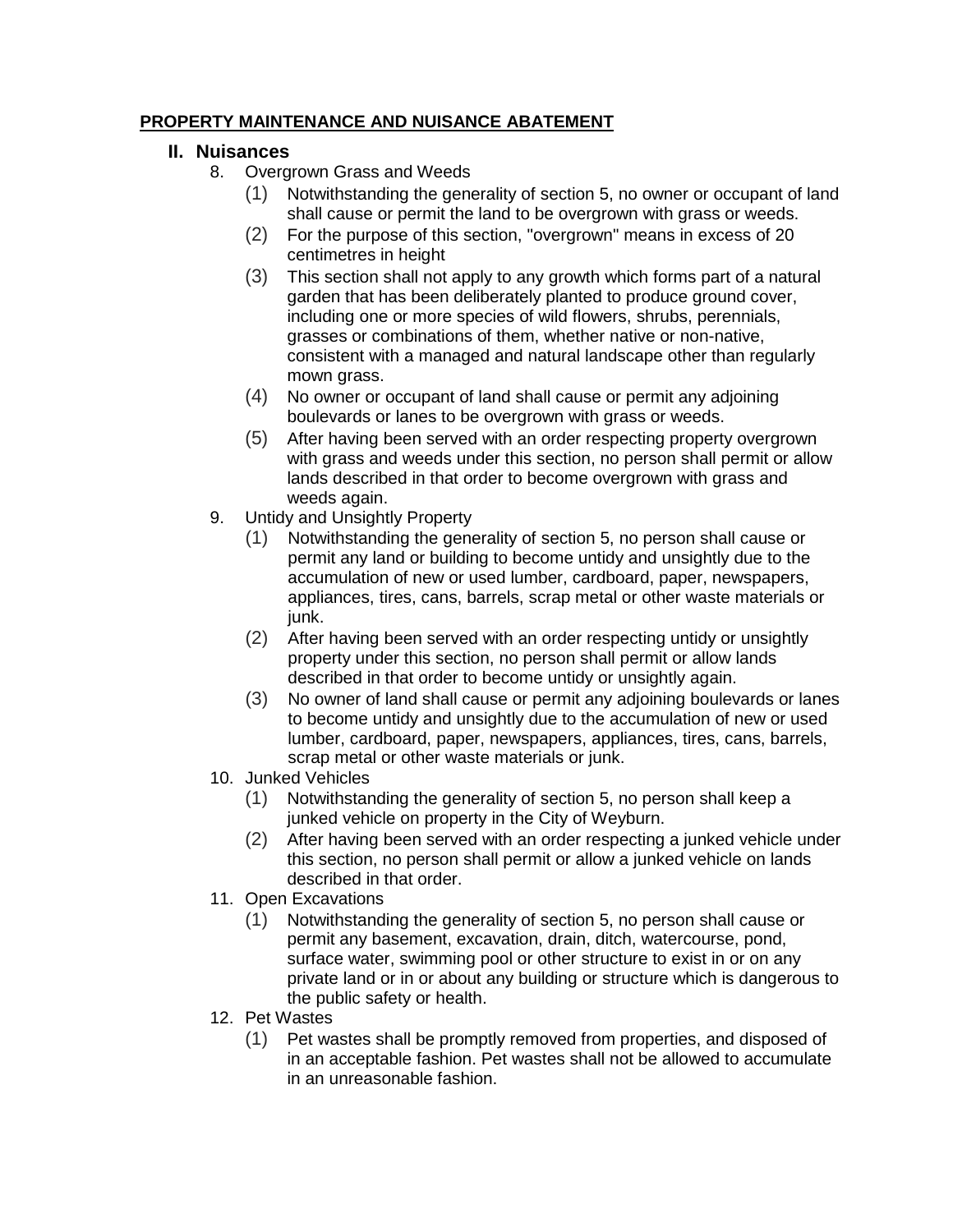## **III. Property Maintenance**

- 13. Duty to Maintain
	- (1) All property, including land, buildings and structures, shall be maintained in accordance with the minimum standards prescribed in this Part.
	- (2) No person shall cause or permit the occupancy or use of any property, including land, building or structure, that does not conform to the minimum standards.
	- (3) Notwithstanding section 4, every occupant of a property, including land, buildings and structures, shall;
		- a. Keep in a clean and sanitary condition that part of the property which the occupant occupies or controls;
		- b. Maintain exits to the exterior of the building in a safe and unobstructed condition;
		- c. Keep any supplied fixtures clean and sanitary and exercise reasonable care in their proper use and operation.

## **Division 1 - Maintenance of Yards and Accessory Buildings**

- 14. Application
	- (1) This Division applies to all accessory buildings and yards within the City
- 15. Maintenance of Yards
	- (1) A yard shall be kept free and clean from;
		- a. Garbage and junk;
		- b. Junked vehicles and dismantled machinery
		- c. Excessive growth of weeds or grass;
		- d. Holes and excavations that could cause an accident;
		- e. An infestation of rodents, vermin or insects;
		- f. Dead or hazardous trees; and
		- g. Sharp or dangerous materials
	- (2) A yard shall be graded in such a manner so as to prevent;
		- a. Excessive ponding of water; and
		- b. Excessive dampness accumulating near building or structures.
- 16. Outdoor Storage of Materials
	- (1) Any building materials, lumber, metal boxes or similar items stored in a yard shall be neatly stacked in piles and elevated off the ground so as not to constitute a nuisance or harbourage for rodents, vermin and insects. Materials so stored must be in a quantity and location deemed reasonable and acceptable to the inspector in consideration of the zoning and purpose of the property.
- 17. Refrigerators and Freezers
	- (1) Any refrigerator or freezer left in a yard shall first have its hinges, latches, lid, door or doors removed in order to prevent entrapment within the appliance.
- 18. Walkways, Driveways and Parking Spaces
	- (1) If a walkway, driveway or parking space is provided, it shall be maintained so as to afford safe passage thereon under normal use and weather conditions.
- 19. Waste Disposal
	- (1) Every building shall be provided with a sufficient number of receptacles to contain all waste in accordance with the provisions of the City of Weyburn Refuse Bylaw.